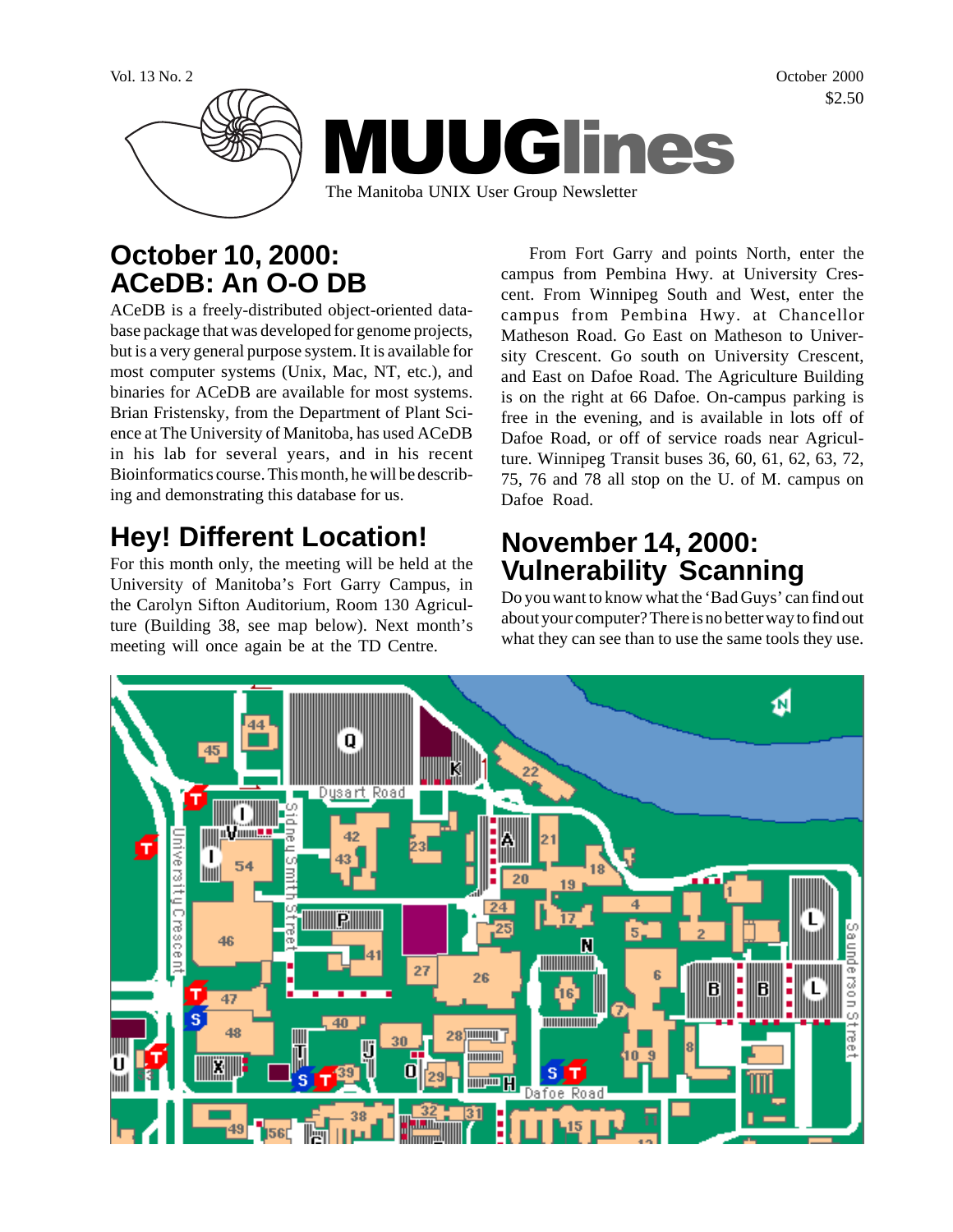This month, MUUG member Shawn Wallbridge will cover the basics of Vulnerability Scanning using Nmap, Nessus, Whisker and Hping. With the proliferation of high-speed, always-on Internet connections, security is becoming more of a concern for the average home user.

## **Yes, More Games**

What would a MUUGlines issue be without some comment on games for Linux? SimCity 3000 Unlimited for Linux is now in production. The first copies will roll off the assembly lines late next week for shipment to our on-line store and other distributors. SimCity 3000 by developer Maxis is the critically-acclaimed strategy game that gives players the power to build and control a city.

Gamers can recreate the world's greatest cities using landscapes such as San Francisco or Berlin and landmark building like the Empire State Building or Big Ben, or use the SimCity Building Architect Tool to create their own unique structures. Budding Big Brothers can zoom in on their growing metropolis as it comes to life with people and traffic in living colour and full 3D sound. For more challenges, players may unleash disasters, and can negotiate and barter with neighbouring cities.

There's even a demo available! Whet your appetite for this latest instalment in the classic series by playing the newly-released demo. Visit http://www.lokigames.com/products/sc3k/ demo.php3 for download information. SimCity 3000 Unlimited for Linux has an MSRP of \$49.95. See http://www.lokigames.com/orders/ resellers.php3 for a list of resellers and distributors.

Loki has been at this for a while now, and their ports just keep improving. Check out their web site for many more games, such as Unreal Tournament and Descent3. Don't forget there are other companies producing games for Linux. Look for more information in next month's MUUGlines.

### **Real, Legal DVD**

InterVideo, Inc. has taken the wraps off its Linux software DVD player. InterVideo is currently engaged with many top computer, Internet appliance, and set top box manufacturers that need the highest

quality DVD playback for their devices. LinDVD is now available to manufacturers for evaluation and integration.

At the Linux World tradeshow in Taipei (Sep 7- 9, 2000), InterVideo demonstrated fully functional platforms using LinDVD, demonstrating high quality video running at the full video frame rate with integrated CSS copy protection [*I'm not sure what this means, unless I get cynical -Ed.*].

The platforms demonstrated at the tradeshow were: An Internet appliance box based on the SiS630 chip set, a VA Linux 420 Station with the i810 chip set, and a Dell Inspiron 5000 notebook with ATI Rage Mobility graphics.

Support for the following video graphics vendors and devices was also announced: SiS 630, Intel i810, ATI Rage family, and Matrox G200 and G400.

InterVideo is actively engaged with the Linux community, Linux platform manufacturers, and DVD content providers to deliver a robust, high quality DVD software player solution, and is committed to providing outstanding multimedia software solutions for the Linux operating system. InterVideo is actively recruiting talented Linux gurus to develop sophisticated multimedia applications that will make Linux fun and accessible to everyone.

No mention was made of support for hardware DVD decompression using boards like Creative Labs' Dxr3 or Sigma Designs' Hollywood Plus. Keep your fingers crossed!

# **Big Disk O' GNU**

Yggdrasil Computing has shipped the world's first Linux DVD9-ROM, a successor format to CD-ROMs, with over twelve times the capacity. Linux DVD Archives (MSRP \$24.95) contains over eight billion bytes of open source software (over 23 billion bytes uncompressed), giving Linux users a new level of convenience and access to open source software.

Linux DVD Archives is the first DVD-ROM made from dvdtape, a program released under the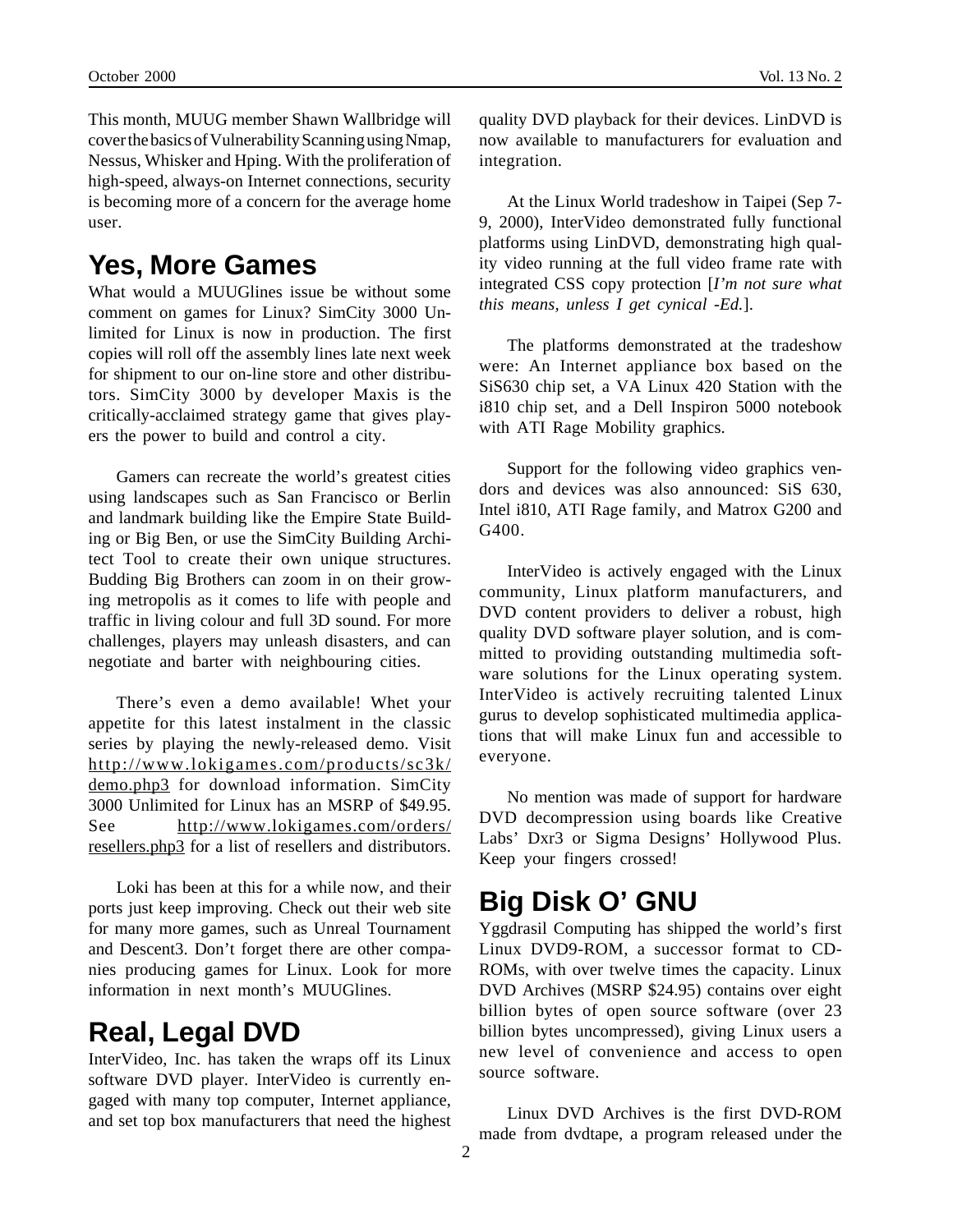GNU General Public License by Yggdrasil. Because of the high level of technology risk inherent in building the first DVD-9, and building it from a new development system, we chose to begin with a very simple product. A user cannot install Linux from Linux DVD Archives, so it is only useful as an accessory for current Linux users. What the product does provide is the largest collection of software from the metalab.unc.edu and ftp.gnu.org archives ever assembled on a single mass produced medium.

DVD-9 is the state of the art in disc manufacturing, requiring equipment that can bond together layers with two different metals: the conventional aluminum used on CDs and single-layer DVDs, with a layer of gold, giving the discs their distinctive look: silvery on top and gold underneath. Although the manufacturing process may be more exotic than with smaller DVDs, Linux DVD Archives should be compatible with all DVD-ROM drives.

There have been other DVD-ROMs produced for Linux, but these have been "DVD-5" discs, which consist of a single aluminum layer like a conventional CD and have to 55% of the capacity available per side with DVD technology. Yggdrasil's DVD-9 product enables use of the full capacity. The bigger difference, in terms of which event will improve products available to end users, is that Yggdrasil has released its internally developed software for making DVDs under the GNU General Public License, eliminating an expensive proprietary barrier throughout the Linux industry for DVD production, an act which will likely presage more widespread development of DVD-ROMs.

#### **SGI Open-sources Digital Media SDK**

SGI, a leading provider of solutions for the digital media industry, announced that it will soon release the source code for its SGI(TM) digital media software development kit (dmSDK) for the Linux(R) operating environment. The dmSDK toolkit shortens the time required to create digital media applications across the SGI(TM) product line by allowing SGI software partners to write to a single application programming interface (API).

dmSDK provides developers with the first professional, comprehensive digital media API for Linux, making the toolkit a key enabler to allow people in the digital media industry to use this increasingly popular OS. Equally important, the cross-platform capability of dmSDK creates an easy bridge for current SGI developers wanting to leverage their IRIX(R) operating system software development to quickly bring Linux products to market.

"The dual-platform capability of dmSDK is a very positive step toward our ability to develop applications that are IRIX and Linux cross-platform capable," said Michael Hughes, vice president of Product Development, Discreet.

"Software companies are able to easily have similar applications running on IRIX and Linux because dmSDK provides a common interface," said Andy Hendrickson, director of Systems Development, Industrial Light & Magic. "That ability allows companies to more quickly and thoroughly take advantage of new features in hardware as they're introduced."

Releasing the source code for dmSDK, a thirdgeneration product, is SGI's most recent demonstration of dedication to the open source community. SGI also recently released Open Inventor(TM), a widely adopted 3D graphics API, to the open source community, demonstrating SGI's commitment to providing hardware and software technologies that are relevant to graphics developers.

SGI's dmSDK is supported by the Khronos Special Interest Group (SIG) as the basis for the proposed OpenML(TM) standard. This standard is being developed to enable application developers to more easily integrate audio, video and graphics content across a wide range of platforms.

The dmSDK source code will be available for download from SGI's open source developer Web site at http://oss.sgi.com/projects in November 2000.

#### **SGI Releases XFS, Too**

SGI has announced that the first beta of XFS, a high-performance journalling file system, is now